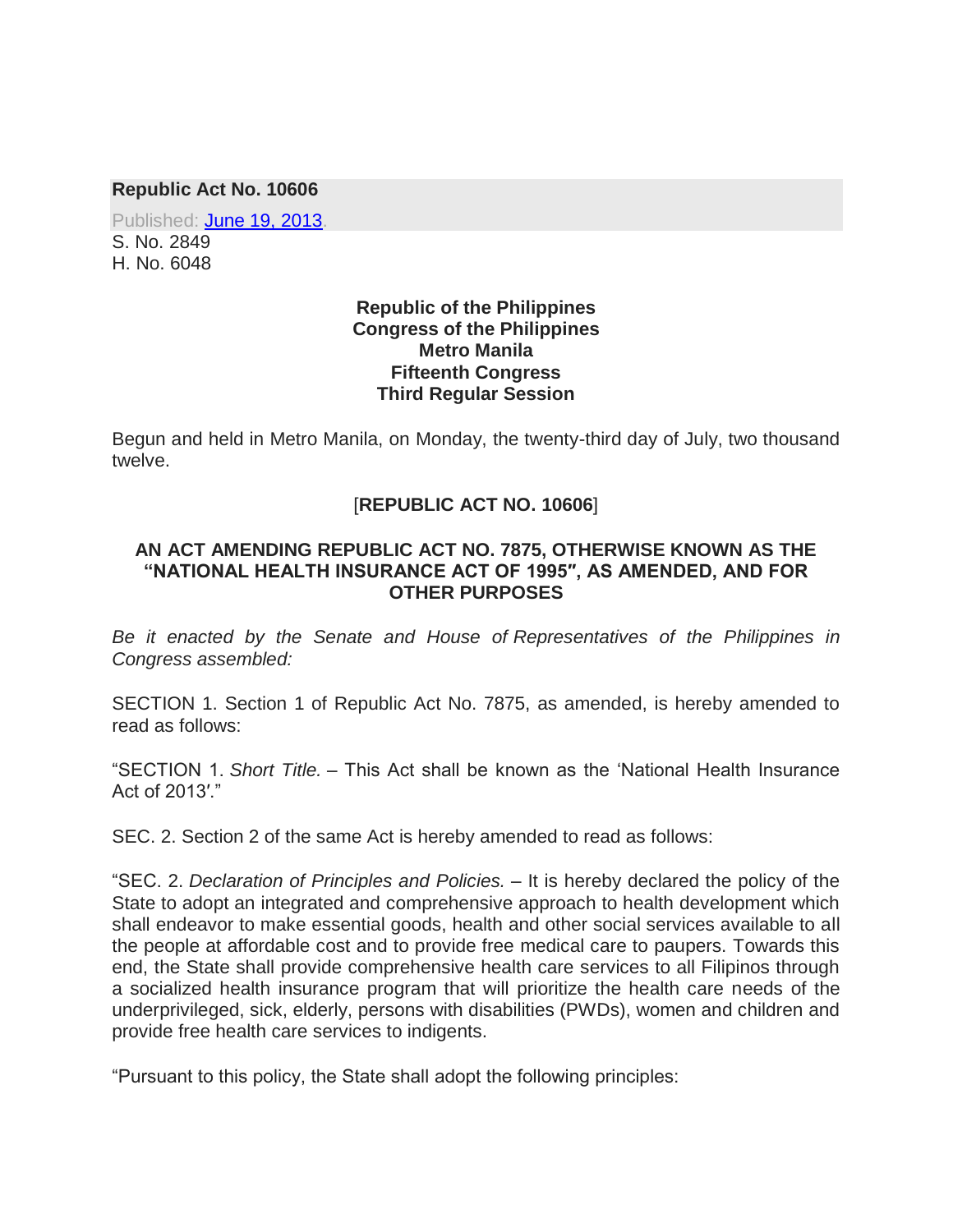"x x x."

SEC. 3. Section 4 of the same Act is hereby further amended to read as follows:

"SEC. 4. *Definition of Terms.* – For the purpose of this Act, the following terms shall be defined as follows:

" $x \times x$ "

"(f) *Dependent* – The legal dependents of a member are:

 $X \times X''$ 

"(4) the parents who are sixty (60) years old or above whose monthly income is below an amount to be determined by the Corporation in accordance with the guiding principles set forth in Article I of this Act; and

"(5) parents with permanent disability that render them totally dependent on the member for subsistence.

# " $X$   $X$   $Y$ "

"(l) *Fee-for-service* – A fee pre-determined by the Corporation for each service delivered by a health care provider based on the bill. The payment system shall be based on a pre-negotiated schedule promulgated by the Corporation.

#### " $X$   $X$   $X$ "

"(q) *Indigent* – A person who has no visible means of income, or whose income is insufficient for the subsistence of his family, as identified by the Department of Social Welfare and Development (DSWD) based on specific criteria set for this purpose in accordance with the guiding principles set forth in Article I of this Act.

# $X \times X''$

"(s) *Member* – Any person whose premiums have been regularly paid to the National Health Insurance Program who may be a paying member, a sponsored member, or a lifetime member.

# $x^2$

"(ff) *Retiree* – A member of the Program who has reached the age of retirement as provided for by law or who was retired on account of permanent disability as certified by the employer and the Corporation.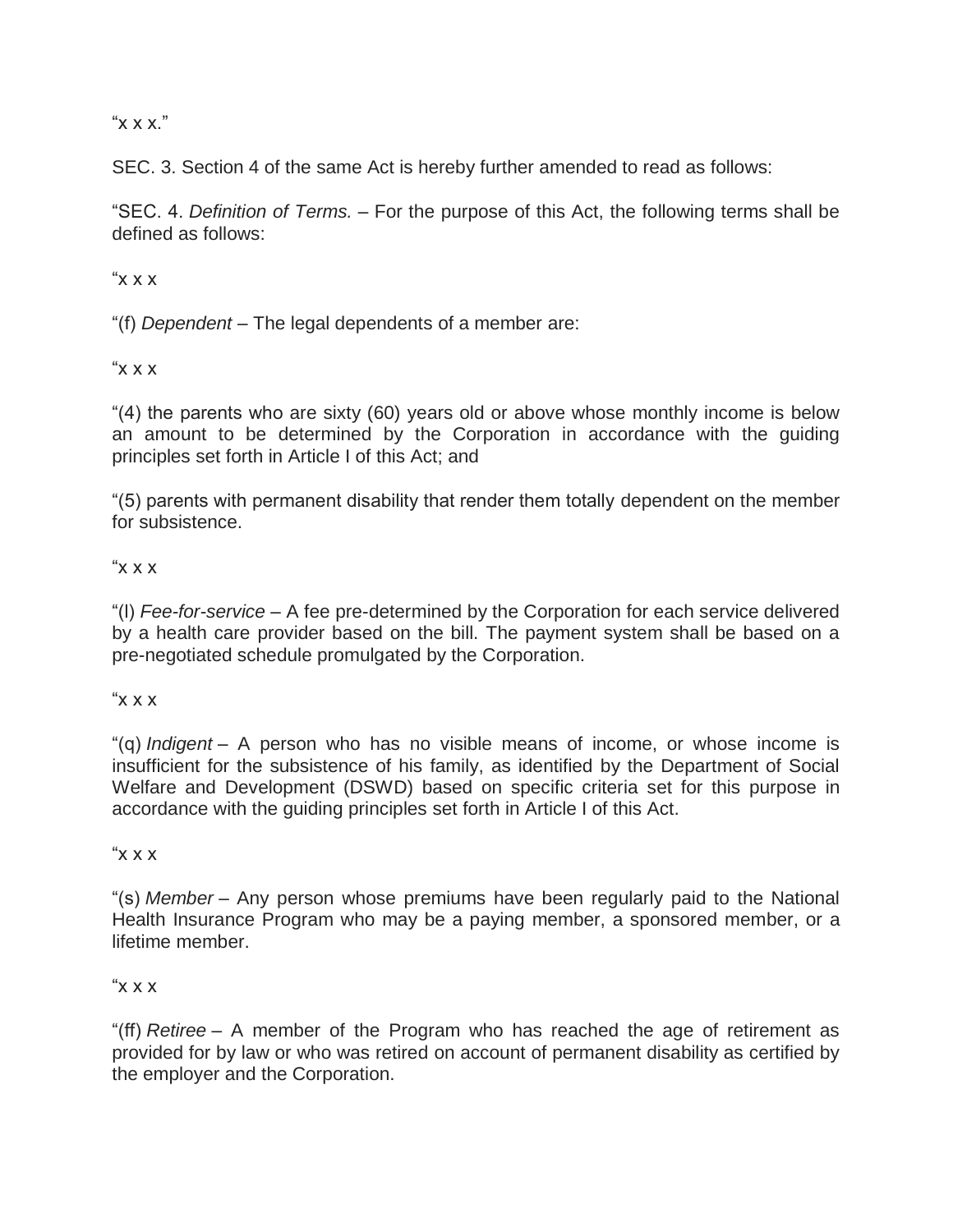" $\times$   $\times$   $\times$ "

"(mm) *Abandoned Children* – Children who have no known family willing and capable to take care of them and are under the care of the DSWD, orphanages, churches and other institutions.

"(nn) *Case-based Payment* – Hospital payment method that reimburses to hospitals a predetermined fixed rate for each treated case or disease; also called per case payment.

"(oo) *Health Technology Assessment* – A field of science that investigates the value of a health technology such as procedure, process, products, or devices, specifically on their quality, relative cost-effectiveness and safety. It usually involves the science of epidemiology and economics. It has implications on policy, decision to adopt and invest in these technologies, or in health benefit coverage.

"(pp) *Informal Sector* – Units engaged in the production of goods and services with the primary objective of generating employment and income for the persons concerned. It consists of households, unincorporated enterprises that are market and nonmarket producers of goods, as well as market producers of services.

"These enterprises are operated by own-account workers, which may employ unpaid family workers as well as occasional, seasonally hired workers.

"To this sector belong, among others, street hawkers, market vendors, pedicab and tricycle drivers, small construction workers and home-based industries and services.

"(qq) *Other Self-earning Individuals* – Individuals who render services or sell goods as a means of livelihood outside of an employer-employee relationship, or as a career, but do not belong to the informal sector. These include businessmen, entrepreneurs, actors, actresses and other performers, news correspondents, professional athletes, coaches, trainers, and other individuals as recognized by the Department of Labor and Employment (DOLE) and/or the Bureau of Internal Revenue (BIR).

"(rr) *Out-patient Services* – Health services such as diagnostic consultation, examination, treatment, surgery and rehabilitation on an out-patient basis.

"(ss) *Professional Practitioners* – Include doctors, lawyers, certified public accountants, and other practitioners required to pass government licensure examinations in order to practice their professions.

"(tt) *Traditional and Alternative Health Care* – The application of traditional knowledge, skills and practice of alternative health care or healing methods which include reflexology, acupuncture, massage, accupressure, chiropractics, nutritional therapy and other similar methods in accordance with the accreditation guidelines set forth by the Corporation and the Food and Drug Administration (FDA).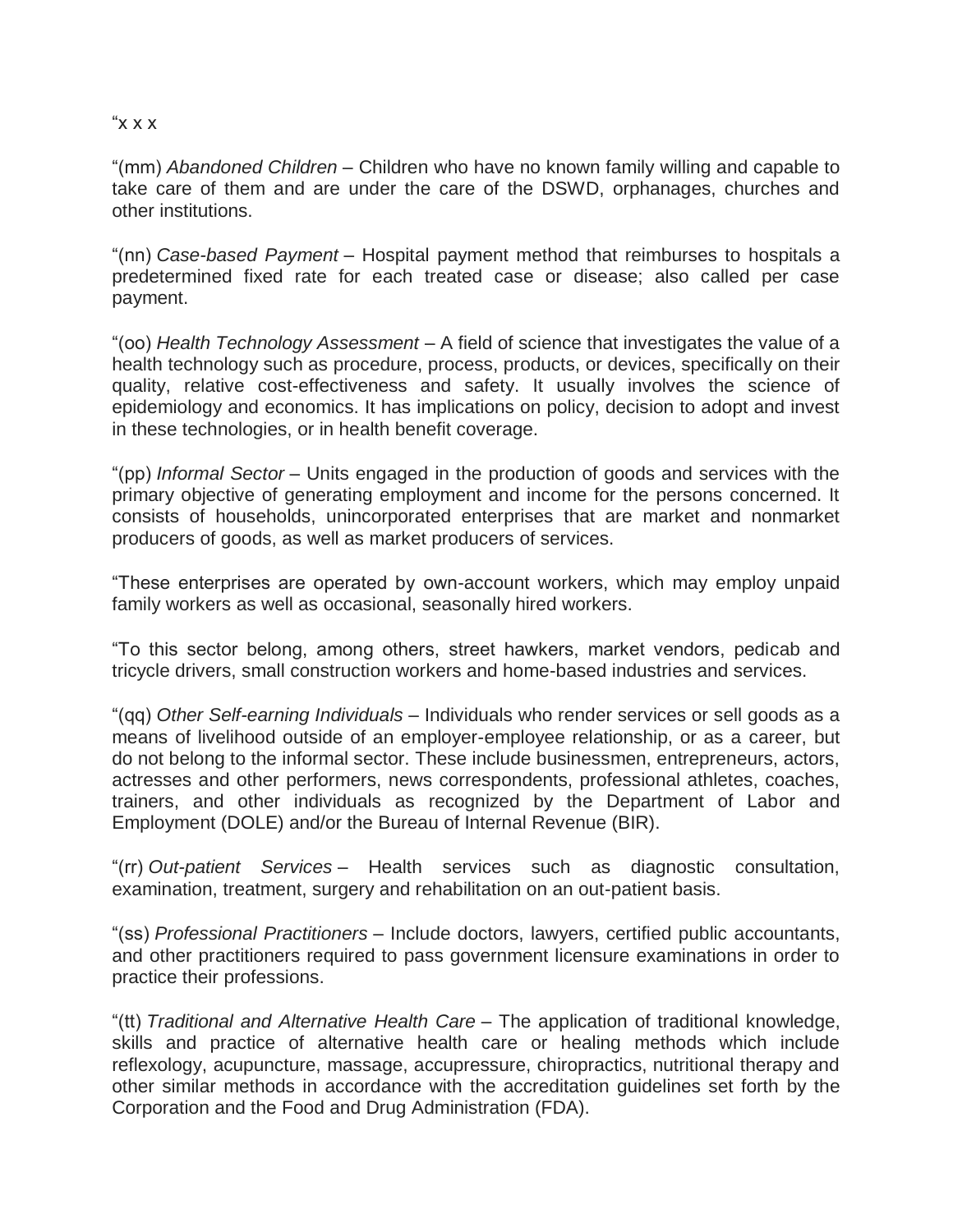"(uu) *Lifetime Member* – A former member who has reached the age of retirement under the law and has paid at least one hundred twenty (120) monthly premium contributions.

"(vv) *Members in the Formal Economy* – Workers with formal contracts and fixed terms of employment including workers in the government and private sector, whose premium contribution payments are equally shared by the employee and the employer.

"(ww) *Members in the Informal Economy* – Workers who are not covered by formal contracts or agreements and whose premium contributions are self-paid or subsidized by another individual through a defined criteria set by the Corporation.

"(xx) *Migrant Workers* – Documented or undocumented Filipinos who are engaged in a remunerated activity in another country of which they are not citizens.

"(yy) *Sponsored Member* – A member whose contribution is being paid by another individual, government agency, or private entity according to the rules as may be prescribed by the Corporation."

SEC. 4. Section 6 of the same Act is hereby amended to read as follows:

"SEC. 6. *Mandatory Coverage.* – All citizens of the Philippines shall be covered by the National Health Insurance Program. In accordance with the principles of universality and compulsory coverage enunciated in Section 2(b) and 2(l) hereof, implementation of the Program shall ensure sustainability of coverage and continuous enhancement of the quality of service: *Provided,* That the Program shall be compulsory in all provinces, cities and municipalities nationwide, notwithstanding the existence of LGU-based health insurance programs: *Provided, further,* That the Corporation, Department of Health (DOH), local government units (LGUs), and other agencies including nongovernmental organizations (NGOs) and other national government agencies (NGAs) shall ensure that members in such localities shall have access to quality and cost-effective health care services."

SEC. 5. Section 7 of the same Act is hereby amended to read as follows:

"SEC. 7. *Enrollment.* – The Corporation shall enroll beneficiaries in order for them to avail of benefits under this Act with the assistance of the financial arrangements provided by the Corporation under the following categories:

"(a) Members in the formal economy;

"(b) Members in the informal economy;

"(c) Indigents;

"(d) Sponsored members; and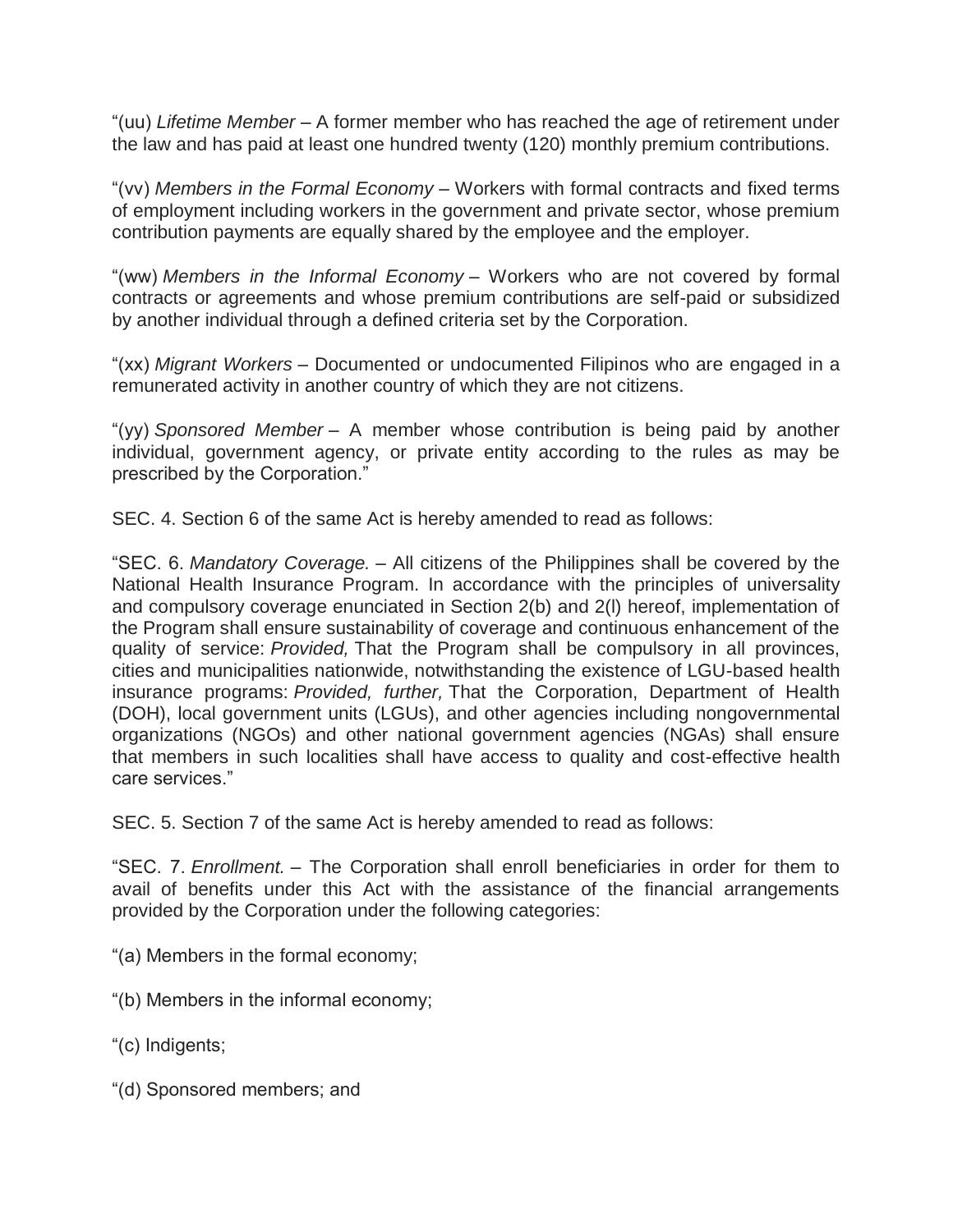"(e) Lifetime members.

"The process of enrollment shall include the identification of beneficiaries, issuance of appropriate documentation specifying eligibility to benefits, and indicating how membership was obtained or is being maintained."

SEC. 6. Section 8 of the same Act is hereby amended to read as follows:

"SEC. 8. *Health Insurance Identification (ID) Card and ID Number.* – In conjunction with the enrollment provided above, the Corporation through its local office shall issue a health insurance ID with a corresponding ID number which shall be used for purposes of identification, eligibility verification, and utilization recording. The issuance of this ID card shall be accompanied by a clear explanation to the enrollee of his rights, privileges and obligations as a member. A list of health care providers accredited by the Local Health Insurance Office shall likewise be provided to the member together with the ID card.

"The absence of the ID card shall not prejudice the right of any member to avail of benefits or medical services under the National Health Insurance Program (NHIP).

"This health insurance ID card with a corresponding ID number shall be recognized as a valid government identification and shall be presented and honored in transactions requiring the verification of a person's identity."

SEC. 7. Section 10 of the same Act is hereby amended to read as follows:

"SEC. 10. *Benefit Package.* –

"Members and their dependents are entitled to the following minimum services, subject to the limitations specified in this Act and as may be determined by the Corporation:

- "(a) Inpatient hospital care:
- "(1) room and board;
- "(2) services of health care professionals;
- "(3) diagnostic, laboratory, and other medical examination services;
- "(4) use of surgical or medical equipment and facilities;

"(5) prescription drugs and biologicals, subject to the limitations stated in Section 37 of this Act; and

"(6) inpatient education packages;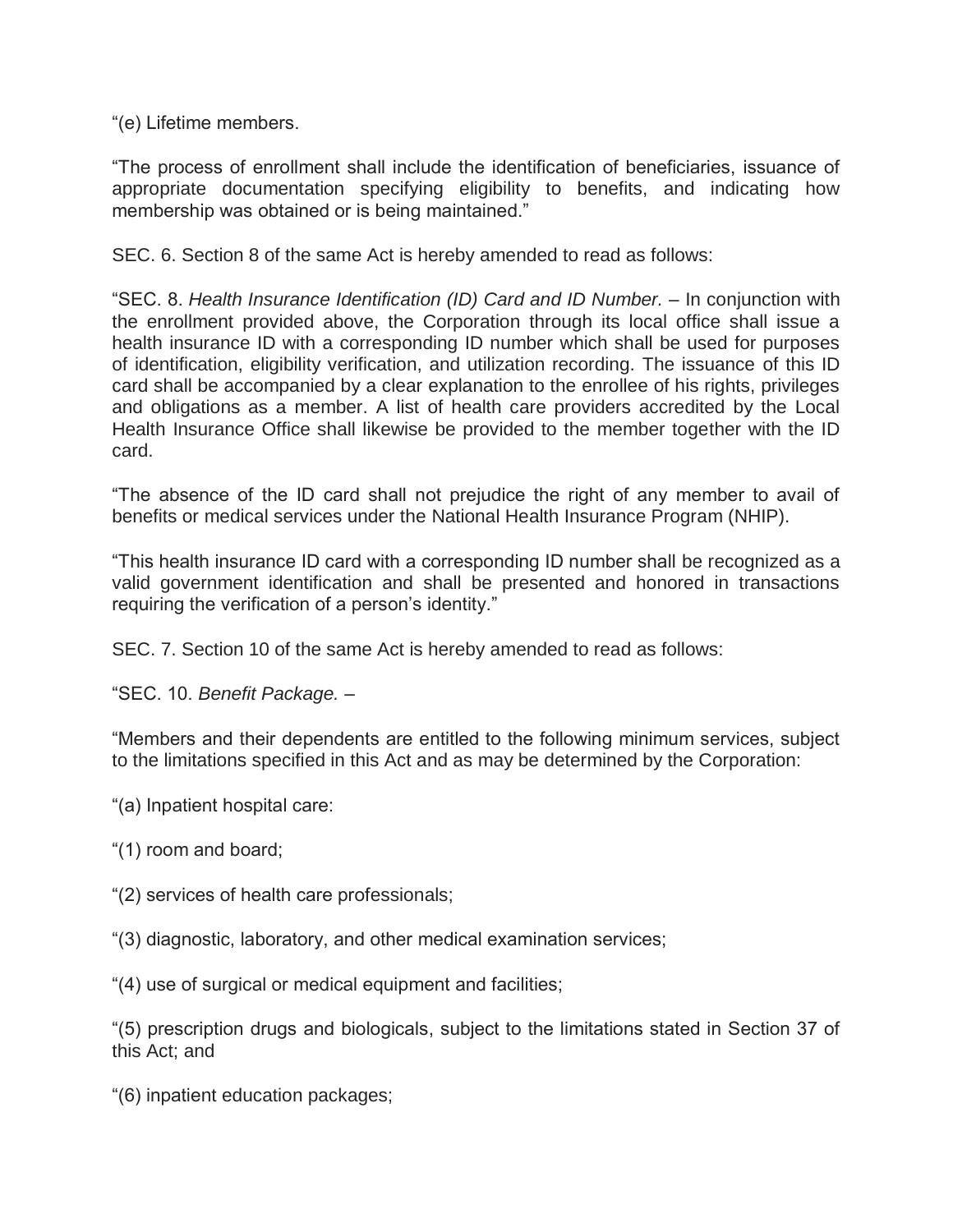"(b) Outpatient care:

"(1) services of health care professionals;

"(2) diagnostic, laboratory, and other medical examination services;

"(3) personal preventive services; and

"(4) prescription drugs and biologicals, subject to the limitations described in Section 37 of this Act;

"(c) Emergency and transfer services; and

"(d) Such other health care services that the Corporation and the DOH shall determine to be appropriate and cost-effective.

"These services and packages shall be reviewed annually to determine their financial sustainability and relevance to health innovations, with the end in view of quality assurance, increased benefits and reduced out-of-pocket expenditure."

SEC. 8. Section 11 of the same Act is hereby further amended to read as follows:

"SEC. 11. *Excluded Personal Health Services.* – The Corporation shall not cover expenses for health services which the Corporation and the DOH consider costineffective through health technology assessment.

"The Corporation may institute additional exclusions and limitations as it may deem reasonable in keeping with its protection objectives and financial sustainability."

SEC. 9. Section 12 of the same Act is hereby amended to read as follows:

"SEC. 12. *Entitlement to Benefits.* – A member whose premium contributions for at least three (3) months have been paid within six (6) months prior to the first day of availment, including those of the dependents, shall be entitled to the benefits of the Program: *Provided,* That such member can show that contributions have been made with sufficient regularity: *Provided, further,* That the member is not currently subject to legal penalties as provided for in Section 44 of this Act.

"The following need not pay the monthly contributions to be entitled to the Program's benefits:

"(a) Retirees and pensioners of the SSS and GSIS prior to the effectivity of this Act; and

"(b) Lifetime members."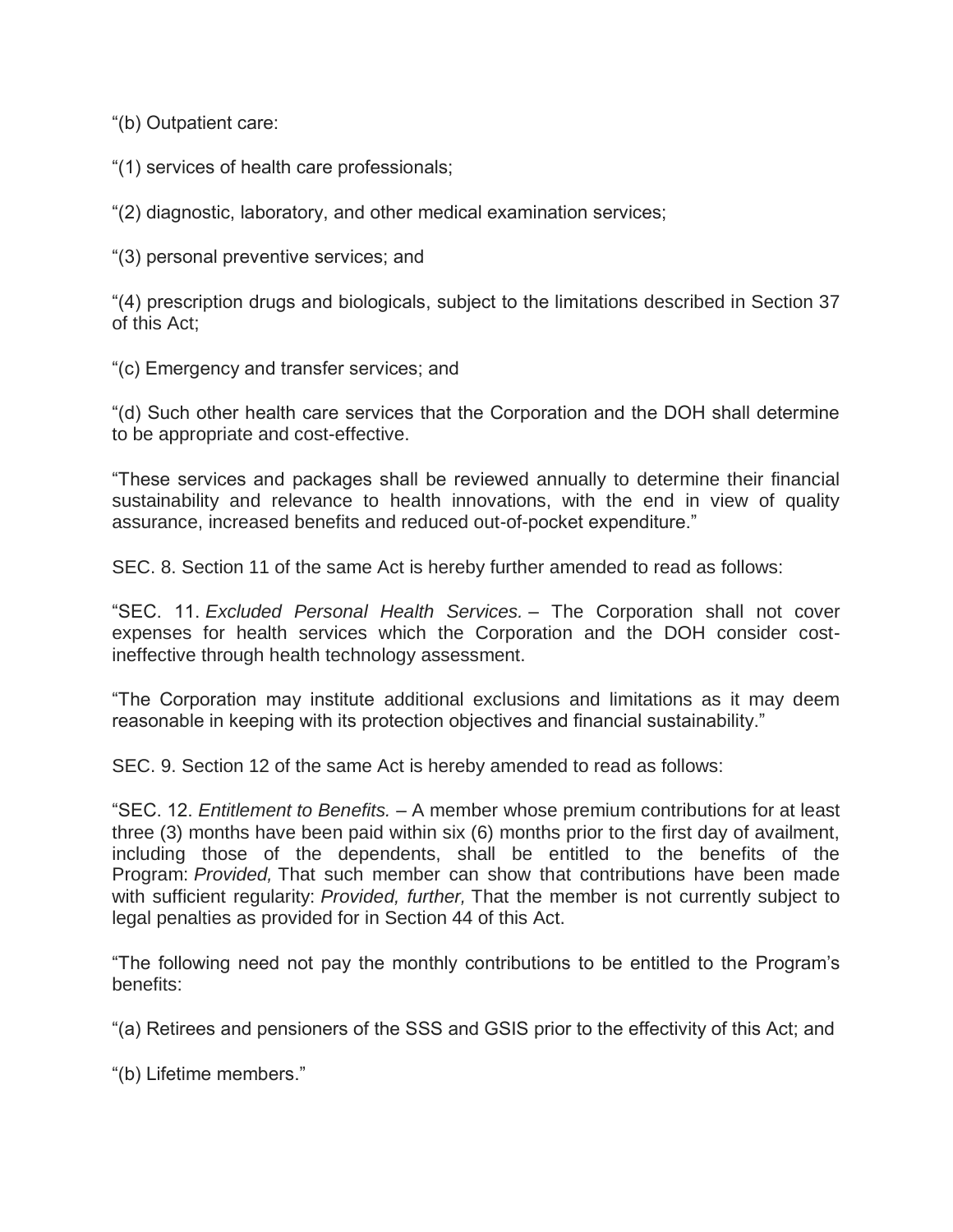SEC. 10. Section 16 of the same Act is hereby amended to read as follows:

"SEC. 16. *Powers and Functions.* – The Corporation shall have the following powers and functions:

# " $x x$ "

"(c) To supervise the provision of health benefits and to set standards, rules, and regulations necessary to ensure quality of care, appropriate utilization of services, fund viability, member satisfaction, and overall accomplishment of Program objectives;

# " $X$   $X$   $X$

"(j) To negotiate and enter into contracts with health care institutions, professionals, and other persons, juridical or natural, regarding the pricing, payment mechanisms, design and implementation of administrative and operating systems and procedures, financing, and delivery of health services in behalf of its members;

# $X$   $X$   $X$

"(m) To visit, enter and inspect facilities of health care providers and employers during office hours, unless there is reason to believe that inspection has to be done beyond office hours, and where applicable, secure copies of their medical, financial, and other records and data pertinent to the claims, accreditation, premium contribution, and that of their patients or employees, who are members of the Program;

# " $X$   $X$   $X$ "

"(p) To keep records of the operations of the Corporation and investments of the National Health Insurance Fund;

"(q) To establish and maintain an electronic database of all its members and ensure its security to facilitate efficient and effective services;

"(r) To invest in the acceleration of the Corporation's information technology systems;

"(s) To conduct an information campaign on the principles of the NHIP to the public and to accredited health care providers. This campaign must include the current benefit packages provided by the Corporation, the mechanisms to avail of the current benefit packages, the list of accredited and disaccredited health care providers, arid the list of offices/branches where members can pay or check the status of paid health premiums;

"(t) To conduct post-audit on the quality of services rendered by health care providers;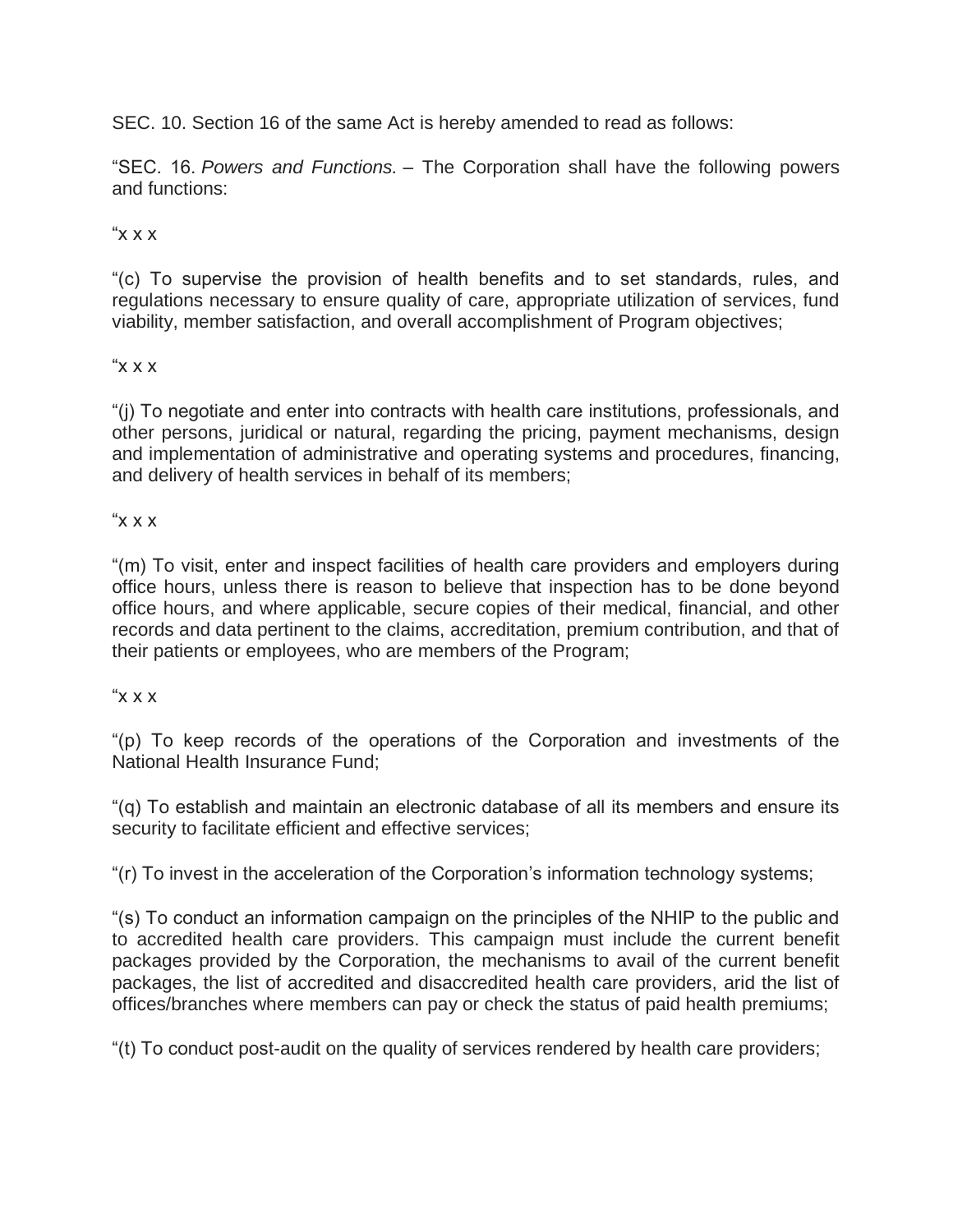"(u) To establish an office, or where it is not feasible, designate a focal person in every Philippine Consular Office in all countries where there are Filipino citizens. The office or the focal person shall, among others, process, review and pay the claims of the overseas Filipino workers (OFWs);

"(v) Notwithstanding the provisions of any law to the contrary, to impose interest and/or surcharges of not exceeding three percent (3%) per month, as may be fixed by the Corporation, in case of any delay in the remittance of contributions which are due within the prescribed period by an employer, whether public or private. Notwithstanding the provisions of any law to the contrary, the Corporation may also compromise, waive or release, in whole or in part, such interest or surcharges imposed upon employers regardless of the amount involved under such valid terms and conditions it may prescribe;

"(w) To endeavor to support the use of technology in the delivery of health care services especially in farflung areas such as, but not limited to, telemedicine, electronic health record, and the establishment of a comprehensive health database;

"(x) To monitor compliance by the regulatory agencies with the requirements of this Act and to carry out necessary actions to enforce compliance;

"(y) To mandate the national agencies and LGUs to require proof of PhilHealth membership before doing business with a private individual or group;

"(z) To accredit independent pharmacies and retail drug outlets; and

"(aa) To perform such other acts as it may deem appropriate for the attainment of the objectives of the Corporation and for the proper enforcement of the provisions of this Act."

SEC. 11. Section 17 of the same Act, is hereby amended to read as follows:

"SEC. 17. *Quasi-Judicial Powers.* – The Corporation, to carry out its tasks more effectively, shall be vested with the following powers:

"(a) Subject to the respondent's right to due process, to conduct investigations for the determination of a question, controversy, complaint, or unresolved grievance brought to its attention, and render decisions, orders, or resolutions thereon. It shall proceed to hear and determine the case even in the absence of any party who has been properly served with notice to appear. It shall conduct its proceedings or any part thereof in public or in executive session; adjourn its hearings to any time and place; refer technical matters or accounts to an expert and to accept his reports as evidence; direct parties to be joined in or excluded from the proceedings; and give all such directions as it may deem necessary or expedient in the determination of the dispute before it;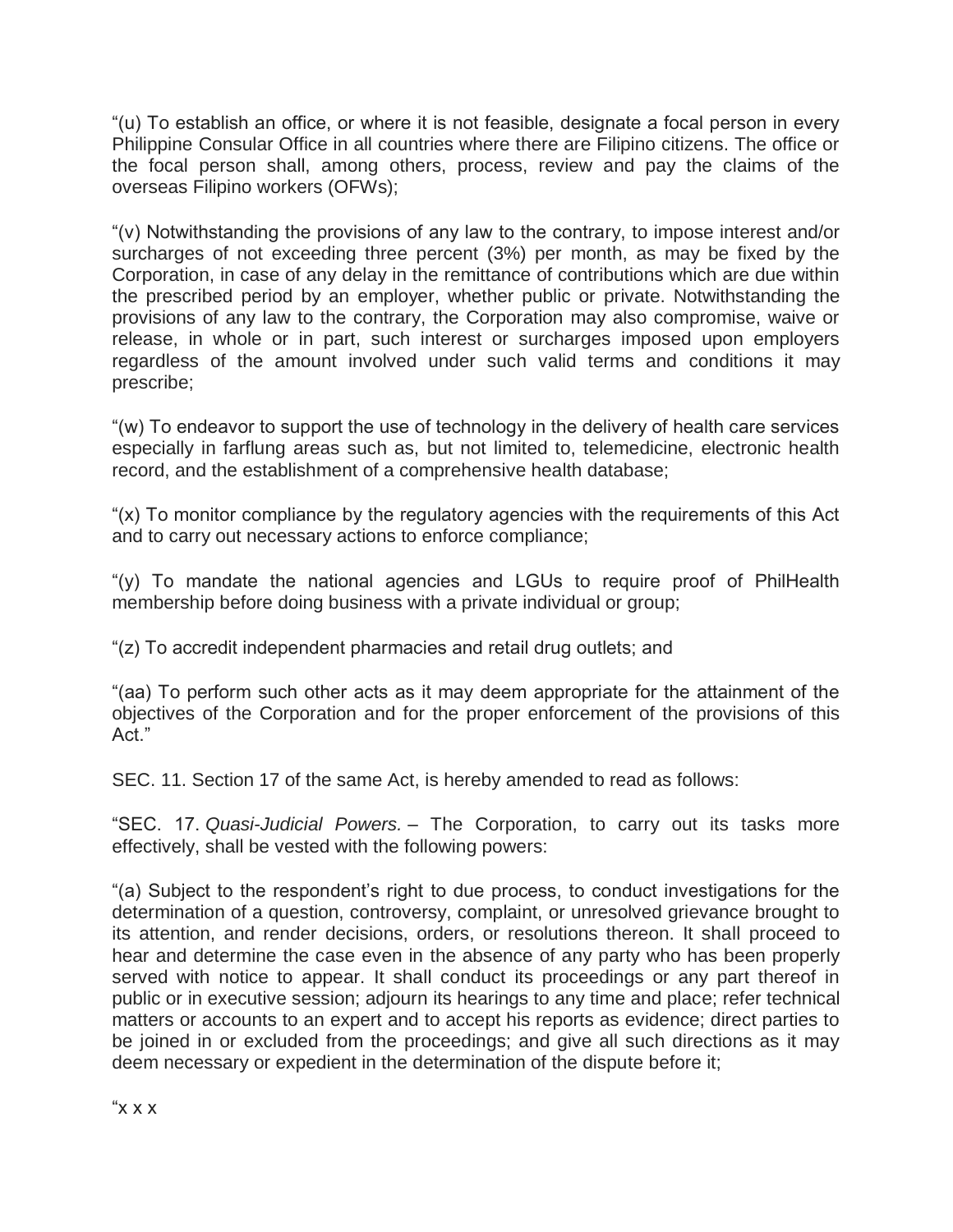"(c) Subject to the respondent's right to due process, to suspend temporarily, revoke permanently, or restore the accreditation of a health care provider or the right to benefits of a member and/or impose fines. The decision shall immediately be executory, even pending appeal, when the public interest so requires and as may be provided for in the implementing rules and regulations. Suspension of accreditation shall not exceed six (6) months. Suspension of the rights of members shall not exceed six (6) months.

"The revocation of a health care provider's accreditation shall operate to disqualify him from obtaining another accreditation in his own name, under a different name, or through another person, whether natural or juridical.

"The Corporation shall not be bound by the technical rules of evidence."

SEC. 12. Section 18 of the same Act is hereby further amended to read as follows:

"SEC. 18. *The Board of Directors.* –

"(a) *Composition.* – The Corporation shall be governed by a Board of Directors hereinafter referred to as the Board, composed of the following members:

"The Secretary of Health;

"The Secretary of Labor and Employment or a permanent representative;

"The Secretary of the Interior and Local Government or a permanent representative;

"The Secretary of Social Welfare and Development or a permanent representative;

"The Secretary of the Department of Finance (DOF) or a permanent representative;

"The President and Chief Executive Officer (CEO) of the Corporation;

"The SSS Administrator or a permanent representative;

"The GSIS General Manager or a permanent representative;

"The Vice Chairperson for the basic sector of the National Anti-Poverty Commission or a permanent representative;

"The Chairperson of the Civil Service Commission (CSC) or a permanent representative;

"A permanent representative of Filipino migrant workers;

"A permanent representative of the members in the informal economy;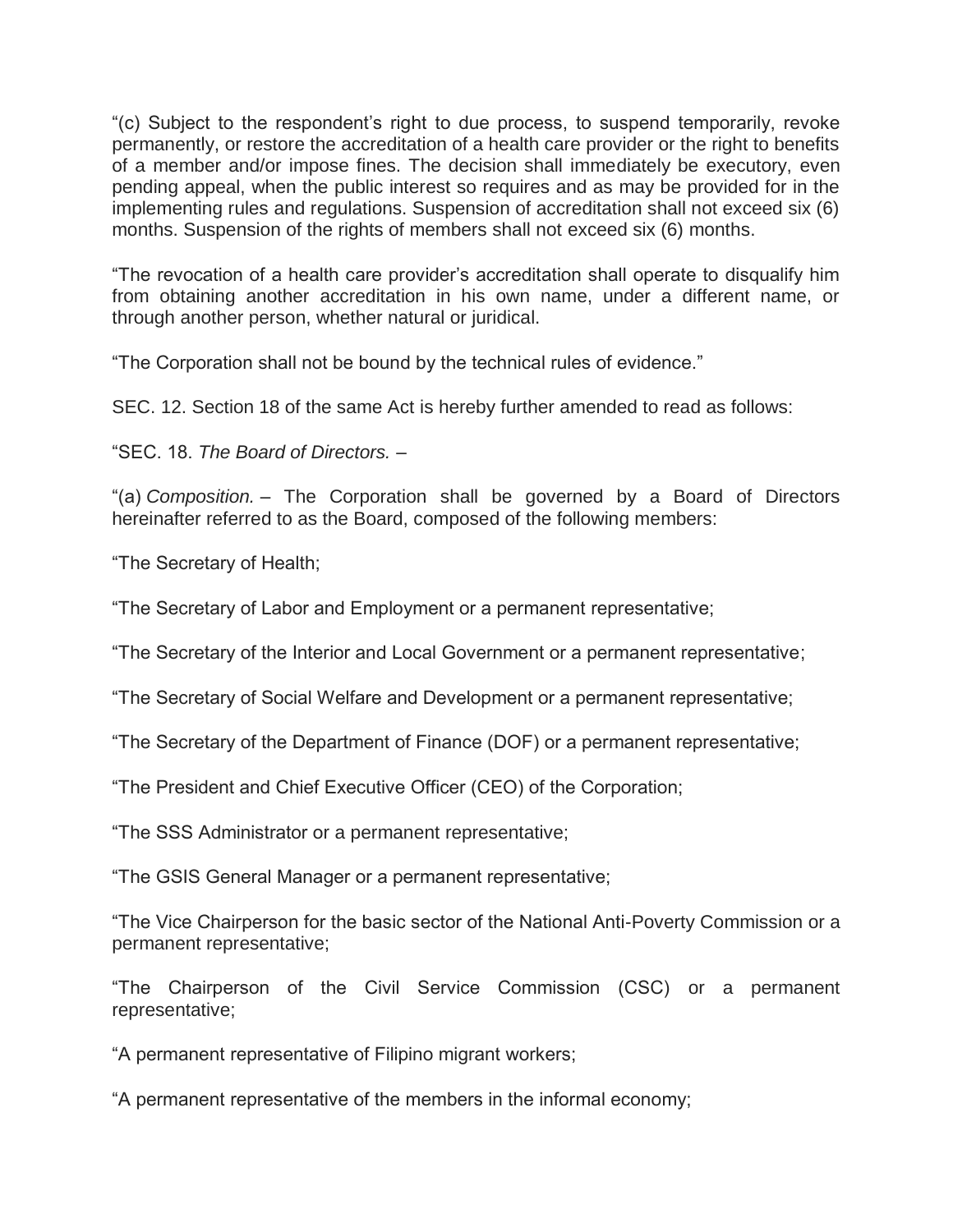"A permanent representative of the members in the formal economy;

"A representative of employers;

"A representative of health care providers to be endorsed by their national associations of health care institutions and medical health professionals;

"A permanent representative of the elected local chief executives to be endorsed by the League of Provinces, League of Cities and League of Municipalities; and

"An independent director to be appointed by the Monetary Board.

"The Secretary of Health shall be the *ex officio* Chairperson while the President and CEO of the Corporation shall be the Vice Chairperson of the Board.

"(b) *Appointment and Tenure.* – Except for *ex officio* members, the other members of the Board shall be appointed by the President of the Philippines in accordance with the provisions of [Republic Act No. 10149,](http://www.gov.ph/2011/06/06/republic-act-no-10149/) otherwise known as the 'GOCC Governance Act of 2011′: *Provided,* That sectoral board members shall be appointed by the President of the Philippines upon the recommendation of the Chairperson and after due consultations with the sectors concerned.

"The term of office of the appointive members of the Board shall be in accordance with Republic Act No. 10149.

" $x x x$ ."

SEC. 13. Section 19 of the same Act is hereby amended to read as follows:

"SEC. 19. *The President of the Corporation.* –

"(a) *Appointment and Tenure.* – The President of the Philippines shall appoint the President and CEO of the Corporation, hereinafter referred to as the President, upon the recommendation of the Board. The President shall have a tenure of one (1) year in accordance with the provisions of Republic Act No. 10149.

" $X$   $X$   $X$ "

SEC. 14. Section 20 of the same Act is hereby amended to read as follows:

"SEC. 20. *Health Finance Policy Research.* – Among the staff departments that will be established by the Corporation shall be the Health Finance Policy Research Department, which shall have the following duties and functions:

" $\times$   $\times$   $\times$ "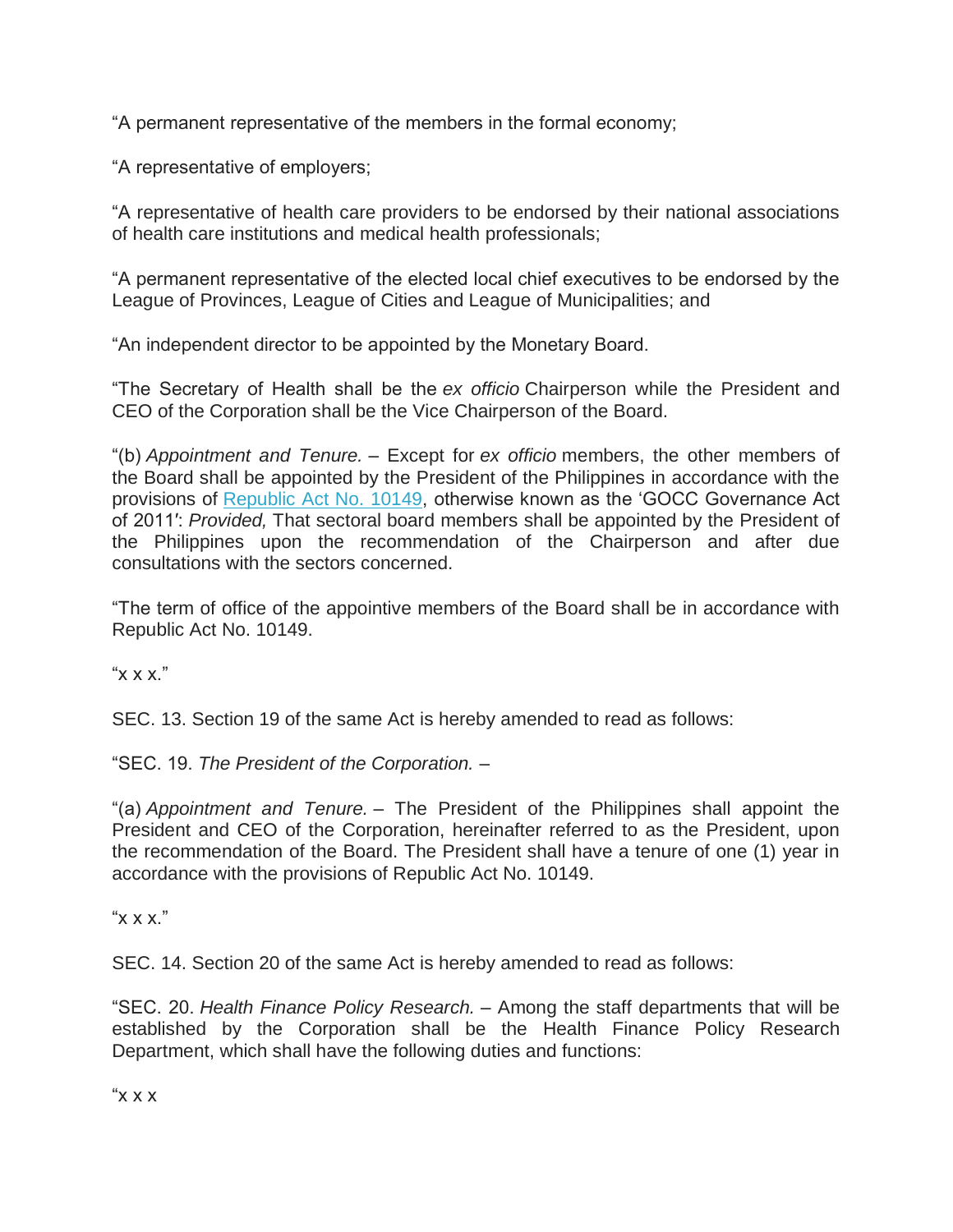"(f) submission for consideration of program of quality assurance, utilization review, and technology assessment;

"(g) submission of recommendations on policy and operational issues that will help the Corporation meet the objectives of this Act; and

"(h) conduct of client-satisfaction surveys and research in order to assess outcomes of service rendered by health care providers."

SEC. 15. Section 24 of the same Act is hereby amended to read as follows:

"SEC. 24. *Creation of the National Health Insurance Fund.* – There is hereby created a National Health Insurance Fund, hereinafter referred to as the Fund, that shall consist of:

"(a) Contribution from Program members;

"(b) Other appropriations earmarked by the national and local governments purposely for the implementation of the Program;

"(c) Subsequent appropriations provided for under Sections 46 and 47 of this Act;

"(d) Donations and grants-in-aid; and

"(e) All accruals thereof."

SEC. 16. Section 26 of the same Act is hereby amended to read as follows:

"SEC. 26. *Financial Management.* – The use, disposition, investment, disbursement, administration and management of the National Health Insurance Fund, including any subsidy, grant or donation received for program operations shall be governed by applicable laws and in the absence thereof, existing resolutions of the Board of Directors of the Corporation, subject to the following limitations:

"(a) All funds under the management and control of the Corporation shall be subject to all rules and regulations applicable to public funds.

"(b) The Corporation is authorized to charge to the various funds under its control the costs of administering the Program. Such costs may include administration, monitoring, marketing and promotion, research and development, audit and evaluation, information services, and other necessary activities for the effective management of the Program. The total annual costs for these shall not exceed the sum total of the following:

"(1) Four percent (4%) of the total premium contributions collected during the immediately preceding year;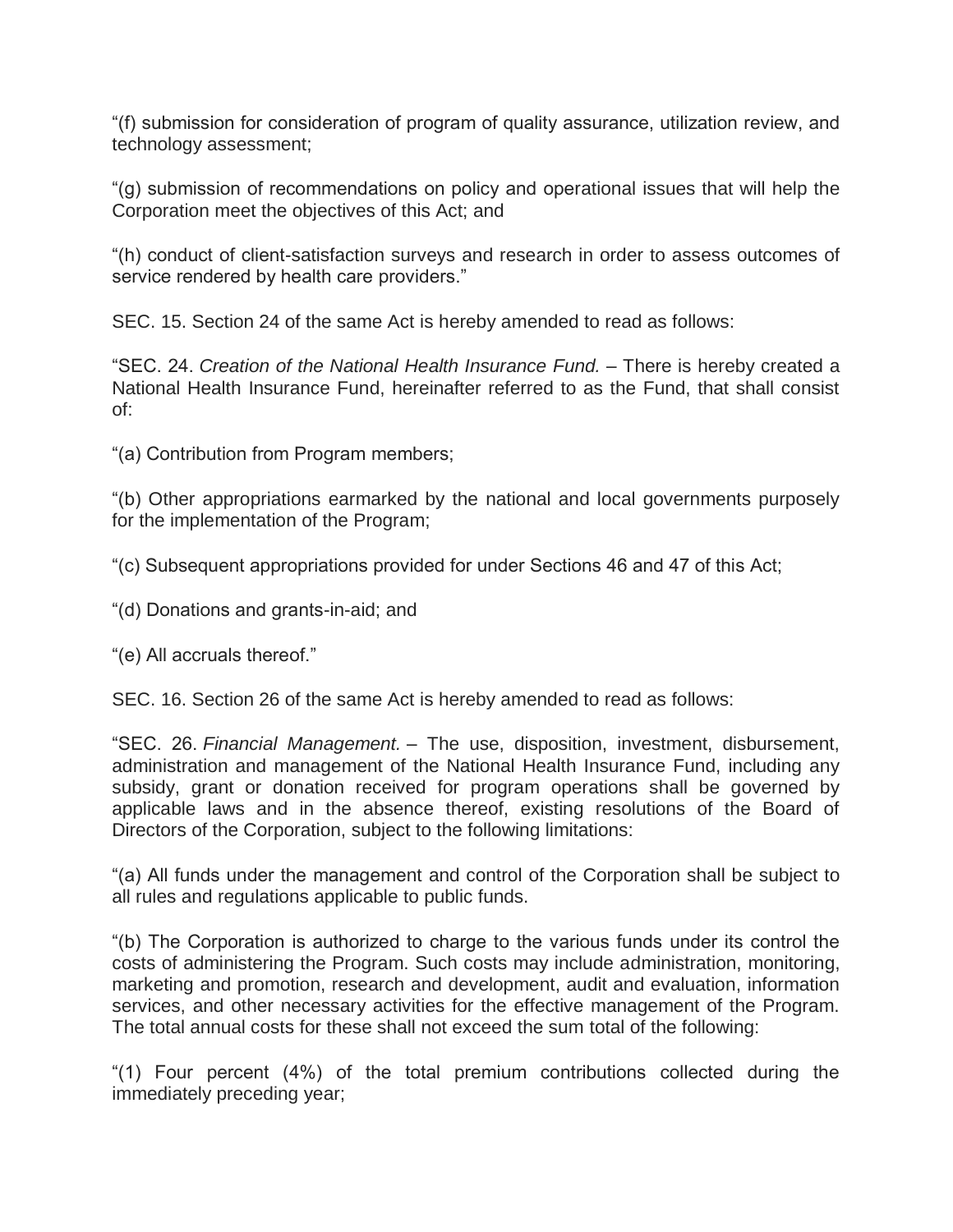"(2) Four percent (4%) of the total reimbursements or total cost of health services paid by the Corporation in the immediately preceding year; and

"(3) Five percent (5%) of the investment earnings generated during the immediately preceding year.

"The period for implementation of the cost ceiling provided under this section shall not be later than five (5) years from the effectivity of this Act during which period, the total annual cost shall not exceed the sum total of the following:

"(i) Five percent (5%) of the total contributions;

"(ii) Five percent (5%) of the total reimbursements; and

"(iii) Five percent (5%) of the investment earnings generated during the immediately preceding year."

SEC. 17. Section 27 of the same Act is hereby amended to read as follows:

"SEC. 27. *Reserve Fund.* – The Corporation shall set aside a portion of its accumulated revenues not needed to meet the cost of the current year's expenditures as reserve funds: *Provided,* That the total amount of reserves shall not exceed a ceiling equivalent to the amount actuarially estimated for two (2) years' projected Program expenditures: *Provided, further,* That whenever actual reserves exceed the required ceiling at the end of the Corporation's fiscal year, the excess of the Corporation's reserve fund shall be used to increase the Program's benefits, decrease the member's contributions, and augment the health facilities enhancement program of the DOH.

"The remaining portion of the reserve fund that are not needed to meet the current expenditure obligations or used for the abovementioned programs shall be placed in investments to earn an average annual income at prevailing rates of interest and shall be known as the 'Investment Reserve Fund' which shall be invested in any or all of the following:

"(a) In interest-bearing bonds, securities or other evidences of indebtedness of the Government of the Philippines, or in bonds, securities, promissory notes and other evidences of indebtedness to which full faith and credit and unconditional guarantee of the Republic of the Philippines is pledged;

"(b) In debt securities and corporate bonds issuances: *Provided,* That such securities and bonds are rated triple 'A' by authorized accredited domestic rating agencies: *Provided, further,* That the issuing or assuming entity or its predecessor shall not have defaulted in the payment of interest on any of its securities and that during each of any three (3) including last two (2) of the five (5) fiscal years next preceding the date of acquisition by the Corporation of such bonds, securities or other evidences of indebtedness, the net earnings of the issuing or assuming institution available for its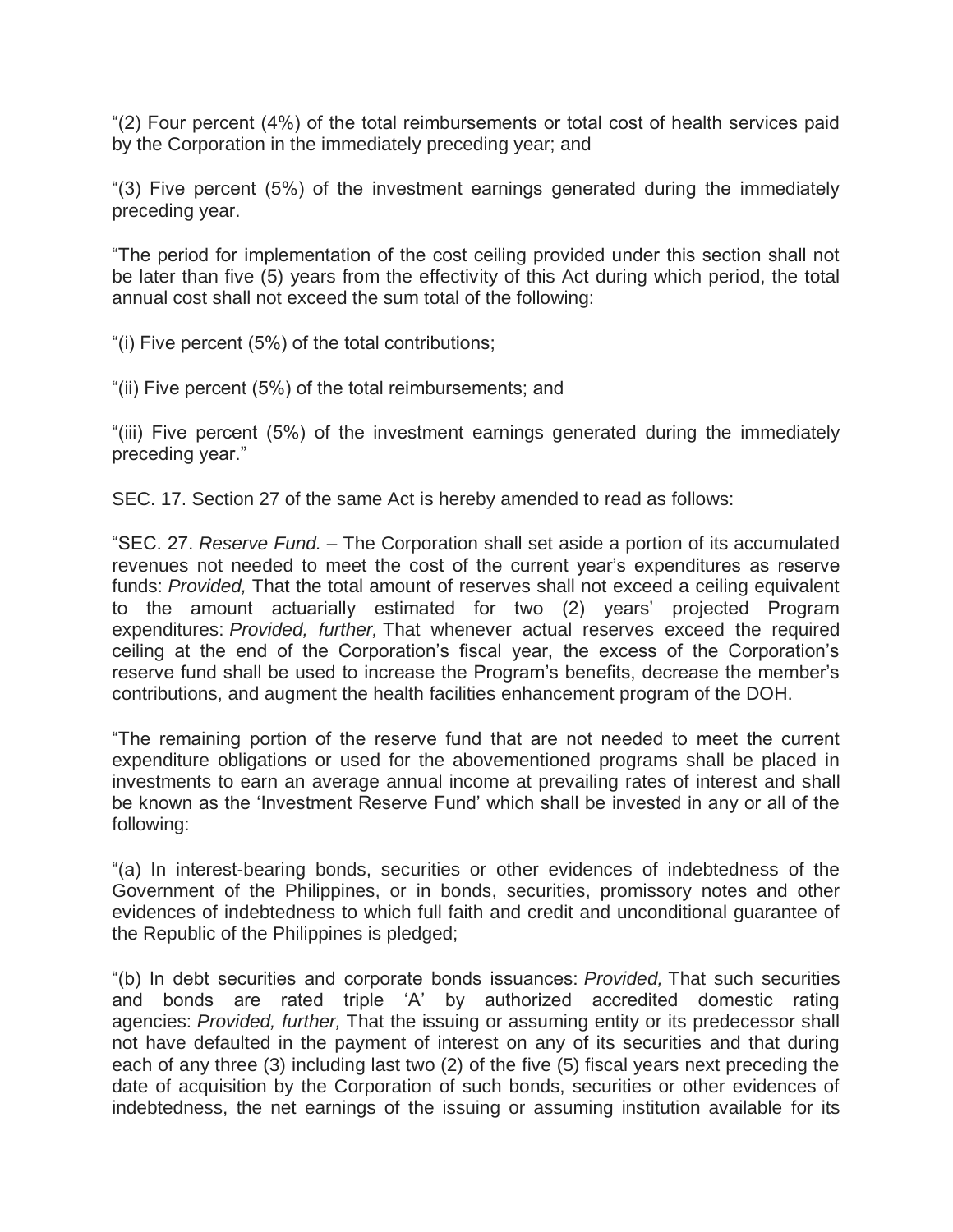recurring expenses, such as amortization of debt discount and rentals for leased properties, including interest on funded and unfunded debt, shall have been not less than one and one quarter  $(1 \frac{1}{4})$  times the total of the recurring expenses for such year: *Provided, further,* That such investment shall not exceed fifteen percent (15%) of the investment reserve fund;

"(c) In interest-bearing deposits and loans to or securities in any domestic bank doing business in the Philippines: *Provided,* That in the case of such deposits, this shall not exceed at any time the unimpaired capital and surplus or total private deposits of the depository bank, whichever is smaller: *Provided, further,* That said bank shall first have been designated as a depository for this purpose by the Monetary Board of the*Bangko Sentral ng Pilipinas;*

"(d) In preferred stocks of any solvent corporation or institution created or existing under the laws of the Philippines: *Provided,* That the issuing, assuming, or guaranteeing entity or its predecessor has paid regular dividends upon its preferred or guaranteed stocks for a period of at least three (3) years immediately preceding the date of investment in such preferred or guaranteed stocks: *Provided, further,* That if the stocks are guaranteed the amount of stocks so guaranteed is not in excess of fifty percent (50%) of the amount of the preferred common stocks as the case may be of the issuing corporation: *Provided, furthermore,* That if the corporation or institution has not paid dividends upon its preferred stocks, the corporation or institution has sufficient retained earnings to declare dividends for at least two (2) years on such preferred stocks and in common stocks of any solvent corporation or institution created or existing under the laws of the Philippines in the stock exchange with proven track record of profitability and payment of dividends over the last three (3) years; and

"(e) In bonds, securities, promissory notes or other evidences of indebtedness of accredited and financially sound medical institutions exclusively to finance the construction, improvement and maintenance of hospitals and other medical facilities: *Provided,* That such securities and instruments are backed up by the guarantee of the Republic of the Philippines or the issuing medical institution and the issued securities and bonds are both rated triple 'A' by authorized accredited domestic rating agencies: *Provided, further,* That said investments shall not exceed ten percent (10%) of the total investment reserve fund.

"As part of its investments operations, the Corporation may hire institutions with valid trust licenses as its external local fund managers to manage the investment reserve fund, as it may deem appropriate, through public bidding. The fund managers shall submit annual reports on investment performance to the Corporation.

"The Corporation shall set up the following funds:

"(1) A fund to secure benefit payouts to members prior to their becoming lifetime members;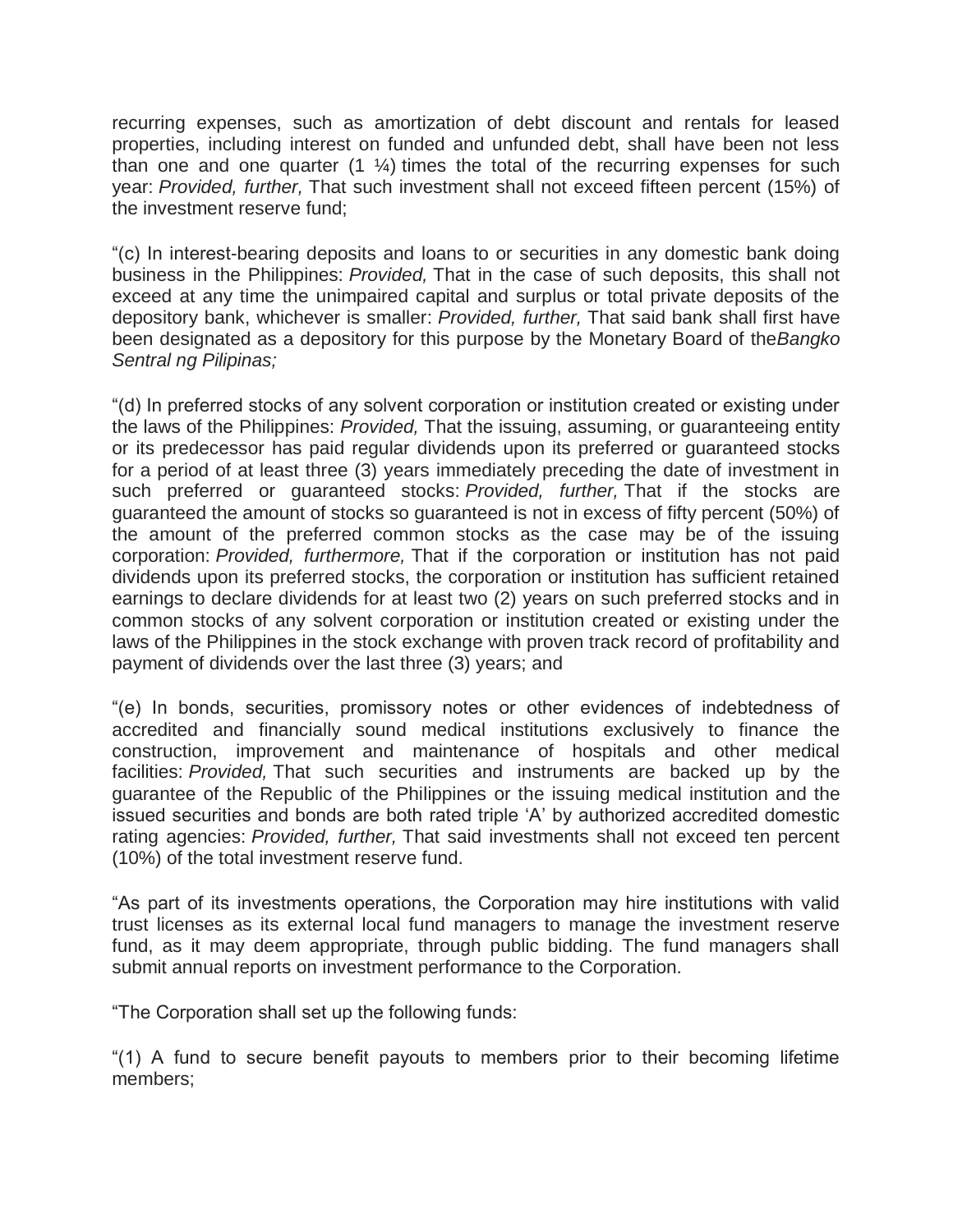"(2) A fund to secure payouts to lifetime members; and

"(3) A fund for any optional supplemental benefits that are subject to additional contributions.

"A portion of each of the above funds shall be identified as current and kept in liquid instruments. In no case shall said portion be considered part of invested assets.

"Another portion of the said funds shall be allocated for lifetime members within six (6) months after the effectivity of this Act. Said amount shall be determined by an actuary or pre-calculated based on the most recent valuation of liabilities.

"The Corporation shall allocate a portion of all contributions to the fund for lifetime members based on an allocation to be determined by the PHIC actuary based on a predetermined percentage using the current average age of members and the current life expectancy and morbidity curve of Filipinos.

"The Corporation shall manage the supplemental benefits and the lifetime members' fund in an actuarially sound manner.

"The Corporation shall manage the supplemental benefits fund to the minimum required to ensure that the supplemental benefit payments are secure."

SEC. 18. Section 28 of the same Act is hereby amended to read as follows:

"SEC. 28. *Contributions.* – All members who can afford to pay shall contribute to the Fund, in accordance with a reasonable, equitable and progressive contribution schedule to be determined by the Corporation on the basis of applicable actuarial studies and in accordance with the following guidelines:

"(a) Members in the formal economy and their employers shall continue paying the same monthly contributions as provided for by law until such time that the Corporation shall have determined a new contribution schedule: *Provided,* That their monthly contributions shall not exceed five percent (5%) of their respective monthly salaries.

"It shall be mandatory for all government agencies to include the payment of premium contribution in their respective annual appropriations: *Provided, further,* That any increase in the premium contribution of the national government as employer shall only become effective upon inclusion of said amount in the annual General Appropriations Act.

"(b) Contributions from members in the informal economy shall be based primarily on household earnings and assets. Those from the lowest income segment who do not qualify for full subsidy under the means test rule of the DSWD shall be entirely subsidized by the LGUs or through cost sharing mechanisms between/among LGUs and/or legislative sponsors and/or other sponsors and/or the member, including the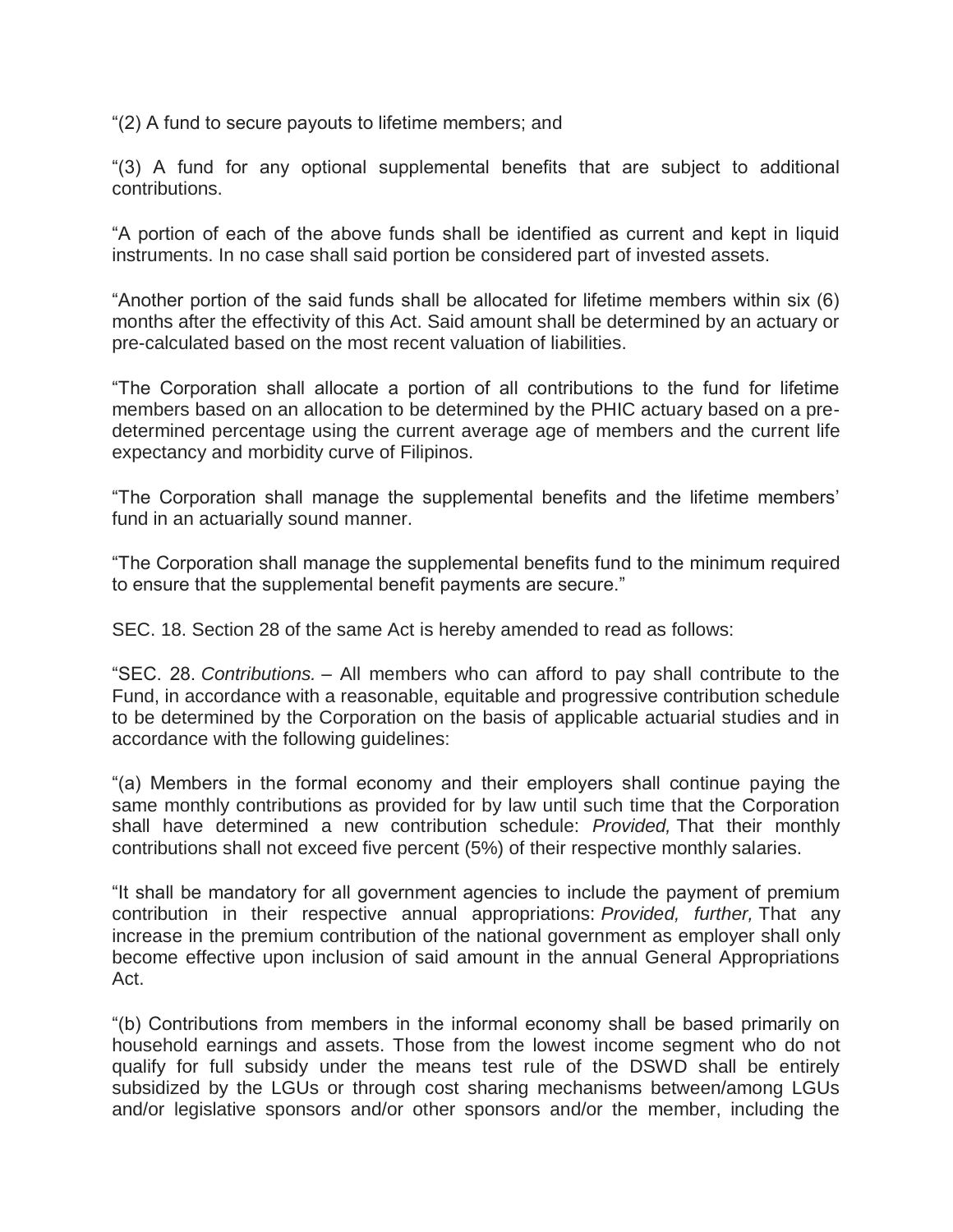national government: *Provided,* That the identification of beneficiaries who shall receive subsidy from LGUs shall be based on a list to be provided by the DSWD through the same means test rule or any other appropriate statistical method that may be adopted for said purpose.

"(c) Contributions made in behalf of indigent members shall not exceed the minimum contributions for employed members.

"(d) The required number of monthly premium contributions to qualify as a lifetime member may be increased by the Corporation to sustain the financial viability of the Program: *Provided,* That the increase shall be based on actuarial estimate and study."

SEC. 19. Section 29 of the same Act is hereby further amended to read as follows:

"SEC. 29. *Payment for Indigent Contributions.* – Premium contributions for indigent members as identified by the DSWD through a means test or any other appropriate statistical method shall be fully subsidized by the national government. The amount necessary shall be included in the appropriations for the DOH under the annual General Appropriations Act."

SEC. 20. A new Section 29-A shall be added to read as follows:

### "SEC. 29-A. *Payment for Sponsored Members' Contributions.* –

"(a) The premium contributions of orphans, abandoned and abused minors, out-ofschool youths, street children, PWDs, senior citizens and battered women under the care of the DSWD, or any of its accredited institutions run by NGOs or any nonprofit private organizations, shall be paid by the DSWD and the funds necessary for their inclusion in the Program shall be included in the annual budget of the DSWD.

"(b) The needed premium contributions of all barangay health workers, nutrition scholars and other barangay workers and volunteers shall be fully borne by the LGUs concerned.

"(c) The annual premium contributions of househelpers shall be fully paid by their employers, in accordance with the provisions of [Republic Act No. 10361](http://www.gov.ph/2013/01/18/republic-act-no-10361/) or the 'Kasambahay Law'."

SEC. 21. A new Section 29-B shall be added to read as follows:

"SEC. 29-B. *Coverage of Women About to Give Birth.* – The annual required premium for the coverage of unenrolled women who are about to give birth shall be fully borne by the national government and/or LGUs and/or legislative sponsor which shall be determined through the means testing protocol recognized by the DSWD."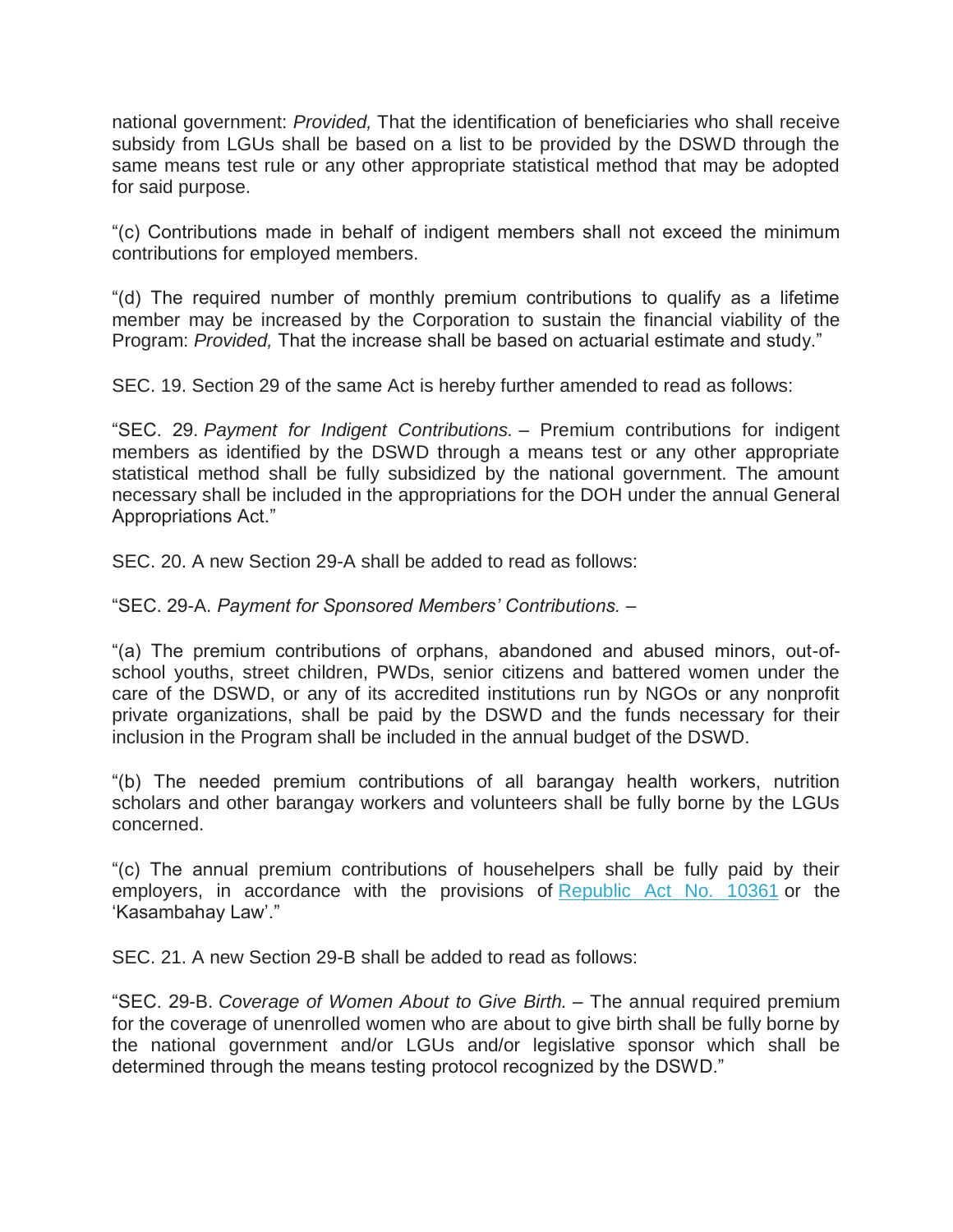SEC. 22. Section 32 of the same Act is hereby further amended to read as follows:

"SEC. 32. *Accreditation Eligibility.* – All health care providers, as enumerated in Section 4(o) hereof and operating for at least three (3) years may apply for accreditation: *Provided,* That a health care provider which has not operated for at least three (3) years may likewise apply and qualify for accreditation if it complies with all the other accreditation requirements of and further meets any of the following conditions:

"(a) Its managing health care professional has had a working experience in another accredited health care institution for at least three (3) years;

"(b) It operates as a tertiary facility or its equivalent;

"(c) It operates in a LGU where the accredited health care provider cannot adequately or fully service its population; and

"(d) Other conditions as may be determined by the Corporation.

"A health care provider found guilty of any violation of this Act shall not be eligible to apply for the renewal of accreditation."

SEC. 23. Section 34 of the same Act is hereby amended to read as follows:

"SEC. 34. *Provider Payment Mechanisms.* – The following mechanisms for public and private providers shall he allowed in the Program:

"(a) Fee-for-service payments – payments made by the Corporation for professional fees or hospital charges, or both, based on arrangements with health care providers. This fee shall be based on a schedule to be established by the Board which shall be reviewed periodically but hot less than every three (3) years;

"(b) Capitation of health care professionals and facilities, or networks of the same including HMOs, medical cooperatives, and other legally formed health service groups;

"(c) Case-based payment;

"(d) Global budget; and

"(e) Such other provider payment mechanisms that may be determined and adopted by the Corporation.

"Subject to the approval of the Board, the Corporation may adopt other payment mechanism that are most beneficial to the members and the Corporation.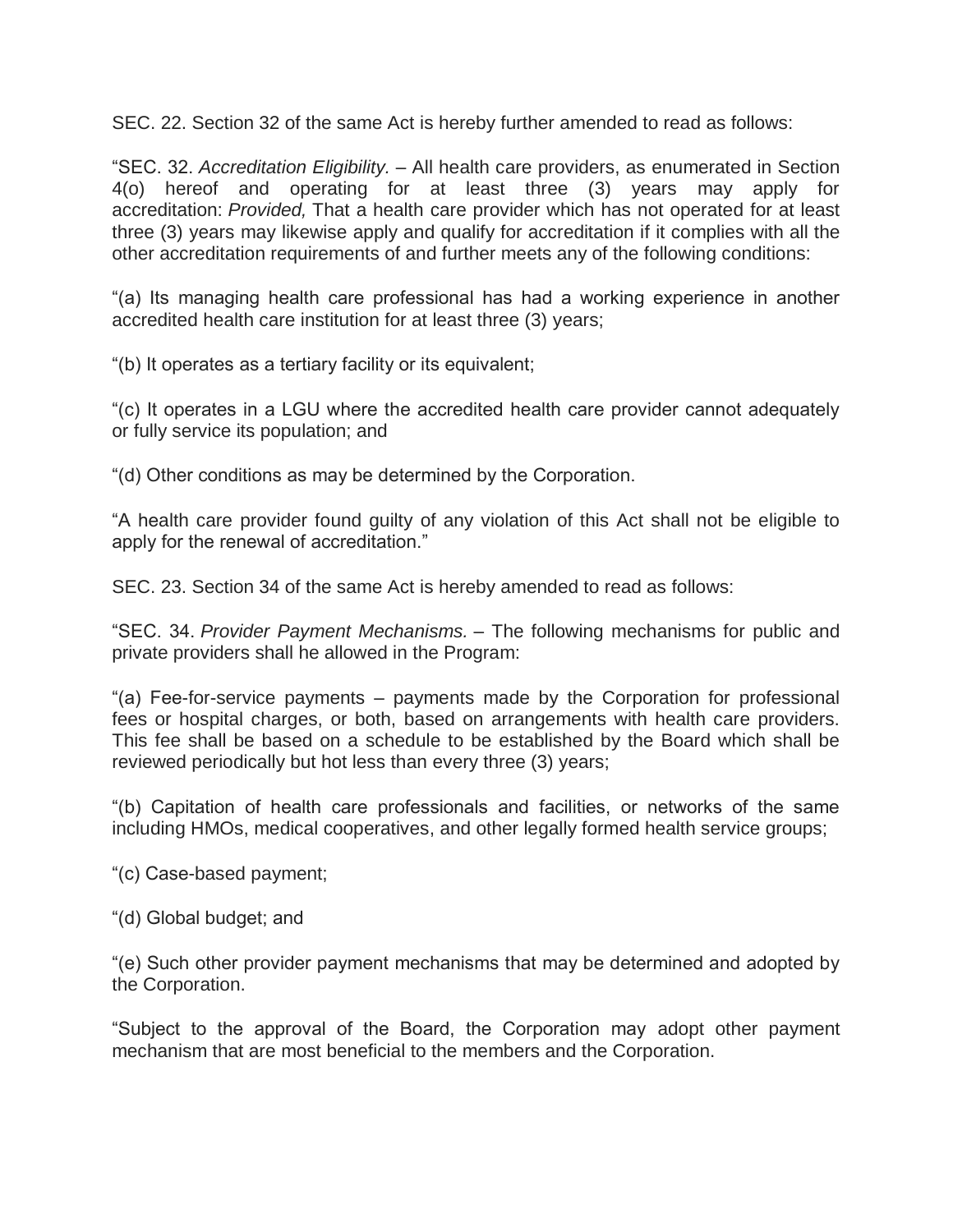"Each PhilHealth local office shall recommend the appropriate payment mechanism within its jurisdiction for approval by the Corporation. Special consideration shall be given to payment for services rendered by public and private health care providers serving remote or medically underserved areas."

SEC. 24. A new Section 34-A shall be added to read as follows:

"SEC. 34-A. *Other Provider Payment Guidelines.* – No other fee or expense shall be charged to the indigent patient, subject to the guidelines issued by the Corporation.

"All payments for professional services rendered by salaried public providers shall be allowed to be retained by the health facility in which services are rendered and be pooled and distributed among health personnel. Charges paid to public facilities shall be retained by the individual facility in which services were rendered and for which payment was made. Such revenues shall be used to primarily defray operating costs other than salaries, to maintain or upgrade equipment, plant or facility, and to maintain or improve the quality of service in the public sector."

SEC. 25. Section 35 of the same Act is hereby deleted and replaced with a new section to read as follows:

"SEC. 35. *Reimbursement and Period to File Claims.* – All claims for reimbursement or payment for services rendered shall be filed within a period of sixty (60) calendar days from the date of discharge of the patient from the health care provider.

"The period to file the claim may be extended for such reasonable causes determined by the Corporation."

SEC. 26. Section 36 of the same Act is hereby deleted and replaced with a new section to read as follows:

"SEC. 36. *Role of Local Government Units (LGUs).* – Consistent with the mandates for each political subdivision under [Republic Act No. 7160](http://www.gov.ph/1991/10/10/republic-act-no-7160/) or 'The Local Government Code of 1991′, LGUs shall provide basic health care services.

"To augment their funds, LGUs shall invest the capitation payments given to them by the Corporation on health infrastructures or equipment, professional fees, drugs and supplies, or information technology and database:*Provided,* That basic health care services, as defined by the DOH and the Corporation, shall be ensured especially with the end in view of improving maternal, infant and child health:

*Provided, further,* That the capitation payments shall be segregated and placed into a special trust fund created by LGUs and be accessed for the use of such mandated purpose."

SEC. 27. Section 41 of the same Act is hereby amended to read as follows: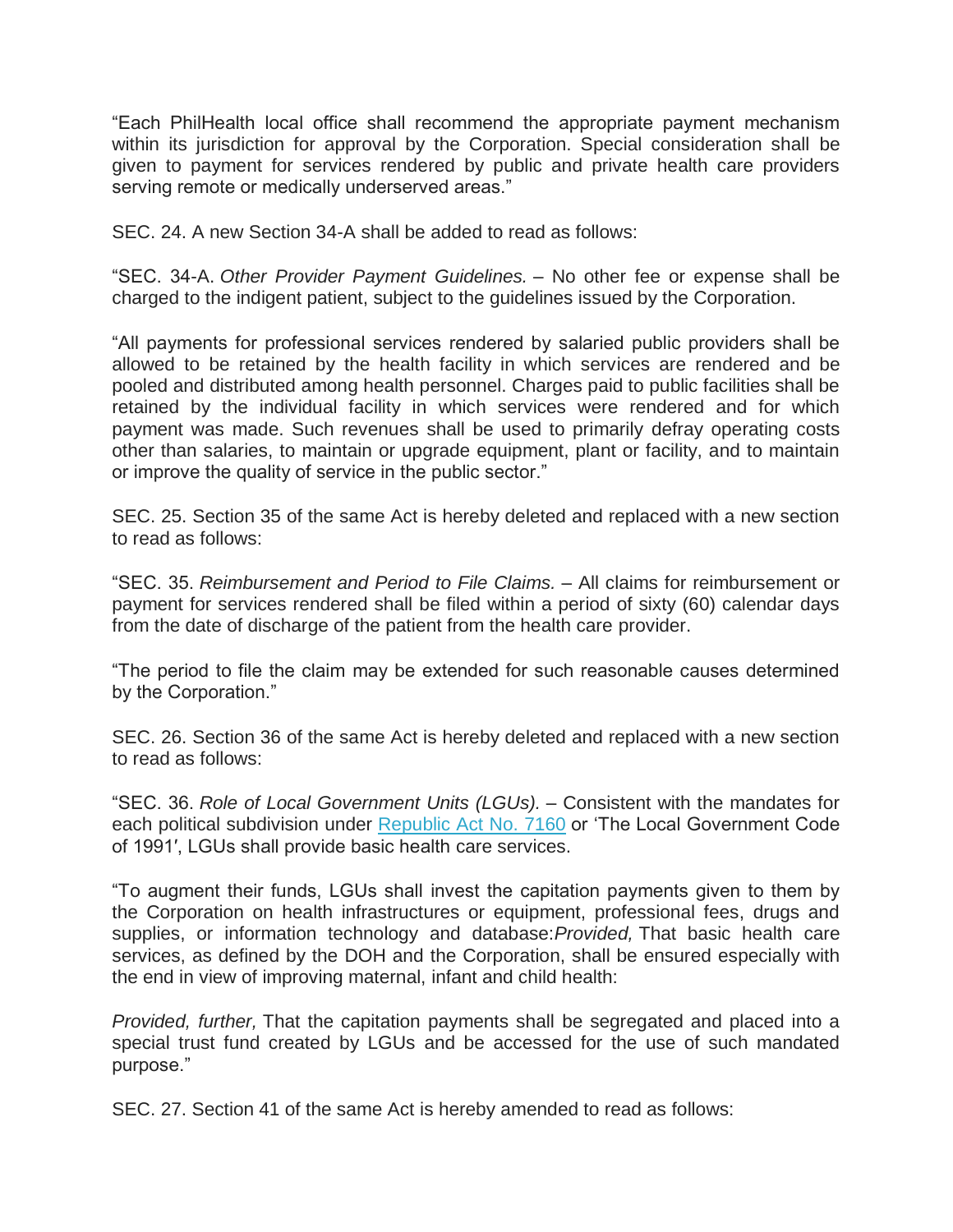"SEC. 41. *Grievance and Appeal Procedures.* – A member, a dependent, or a health care provider may file a complaint for grievance based on any of the above grounds, in accordance with the following procedures:

"(a) A complaint for grievance must be filed with the Corporation which shall refer such complaint to the Grievance and Appeal Review Committee. The Grievance and Appeal Review Committee shall rule on the complaint through a notice of resolution within sixty (60) calendar days from receipt thereof.

"(b) Appeals from the decision of the Grievance and Appeal Review Committee must be filed with the Board within thirty (30) calendar days from receipt of the notice of resolution.

" $X X X$ "

SEC. 28. Section 42 of the same Act is hereby amended to read as follows:

"SEC. 42. *Grievance and Appeal Review Committee.* – The Board shall create a Grievance and Appeal Review Committee, composed of five (5) members, hereinafter referred to as the Committee, which, subject to the procedures enumerated above, shall receive and recommend appropriate action on complaints from members and health care providers relative to this Act and its implementing rules and regulations.

"The Committee shall have as one of its members a representative of any of the accredited health care providers as endorsed by the DOH."

SEC. 29. Section 44 of the same Act is hereby further amended to read as follows:

"SEC. 44. *Penal Provisions.* – Any violation of the provisions of this Act, after due notice and hearing, shall suffer the following penalties:

"(a) Violation by an Accredited Health Care Provider – Any accredited health care provider who commits a violation, abuse, unethical practice or fraudulent act which tends to undermine or defeat the objectives of the Program shall be punished with a fine of not less than Fifty thousand pesos (P50,000.00) but not more than One hundred thousand pesos (P100,000.00) or suspension of accreditation from three (3) months to the whole term of accreditation, or both, at the discretion of the Corporation: *Provided,* That recidivists may no longer be accredited as a participant of the Program;

"(b) Violations of a Member – Any member who commits any violation of this Act independently or in connivance with the health care provider for purposes of wrongfully claiming NHIP benefits or entitlement shall be punished with a fine of not less than Five thousand pesos (P5,000.00) or suspension from availment of NHIP benefits for not less than three (3) months but not more than six (6) months, or both, at the discretion of the Corporation.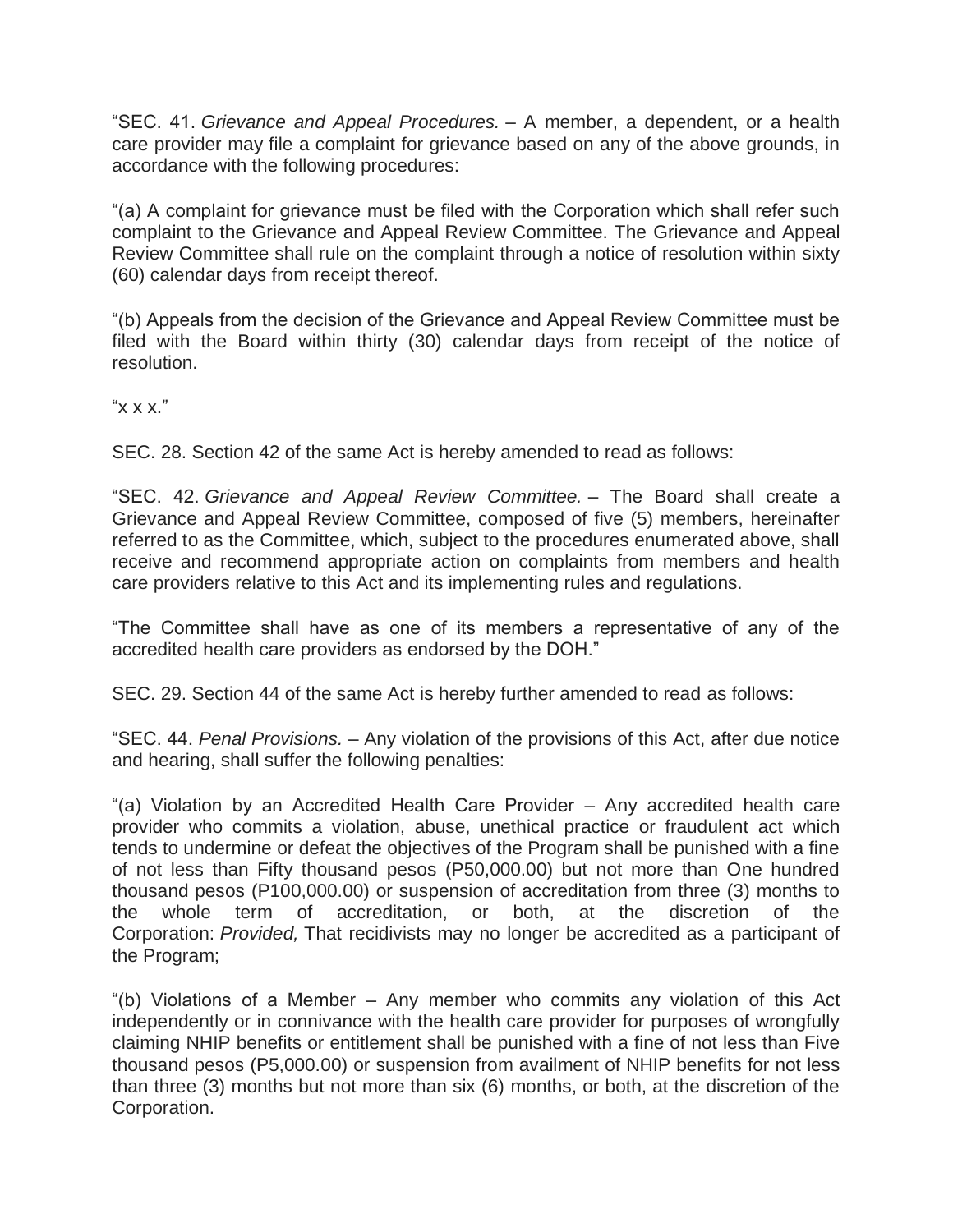"(c) Violations of an Employer –

"(1) Failure/Refusal to Register/Deduct/Remit the Contributions – Any employer who fails or refuses to register employees, regardless of their employment status, or to deduct contributions from the employee's compensation or remit the same to the Corporation shall be punished with a fine of not less than Five thousand pesos (P5,000.00) multiplied by the total number of employees of the firm.

"Any employer or any officer authorized to collect contributions under this Act who, after collecting or deducting the monthly contributions from his employee's compensation, fails to remit the said contributions to the Corporation within thirty (30) days from the date they become due shall be presumed to have misappropriated such contributions.

"(2) Unlawful Deductions – Any employer or officer who shall deduct directly or indirectly from the compensation of the covered employees or otherwise recover from them his own contribution on behalf of such employees shall be punished with a fine of Five thousand pesos (P5,000.00) multiplied by the total number of affected employees.

"If the act or omission penalized by this Act be committed by an association, partnership, corporation or any other institution, its managing directors or partners or president or general manager, or other persons responsible for the commission of the said act shall be liable for the penalties provided for in this Act.

"(3) Misappropriation of Funds by Employees of the Corporation – Any employee of the Corporation who receives or keeps funds or property belonging, payable or deliverable to the Corporation, and who shall appropriate the same, or shall take or misappropriate or shall consent, or through abandonment or negligence shall permit any other person to take such property or funds wholly or partially, shall likewise be liable for misappropriation of funds or property and shall be punished with a fine not less than Ten thousand pesos (P10,000.00) nor more than Twenty thousand pesos (P20,000.00). Any shortage of the funds or loss of the property upon audit shall be deemed *prima facie* evidence of the offense.

"(d) Other Violations – Other violations of the provisions of this Act or of the rules and regulations promulgated by the Corporation shall be punished with a fine of not less than Five thousand pesos (P5,000.00) but not more than Twenty thousand pesos (P20,000.00).

"All other violations involving funds of the Corporation shall be governed by the applicable provisions of the Revised Penal Code or other laws, taking into consideration the rules on collection, remittances, and investment of funds as may be promulgated by the Corporation.

"The Corporation may enumerate circumstances that will mitigate or aggravate the liability of the offender or erring health care provider, member or employer.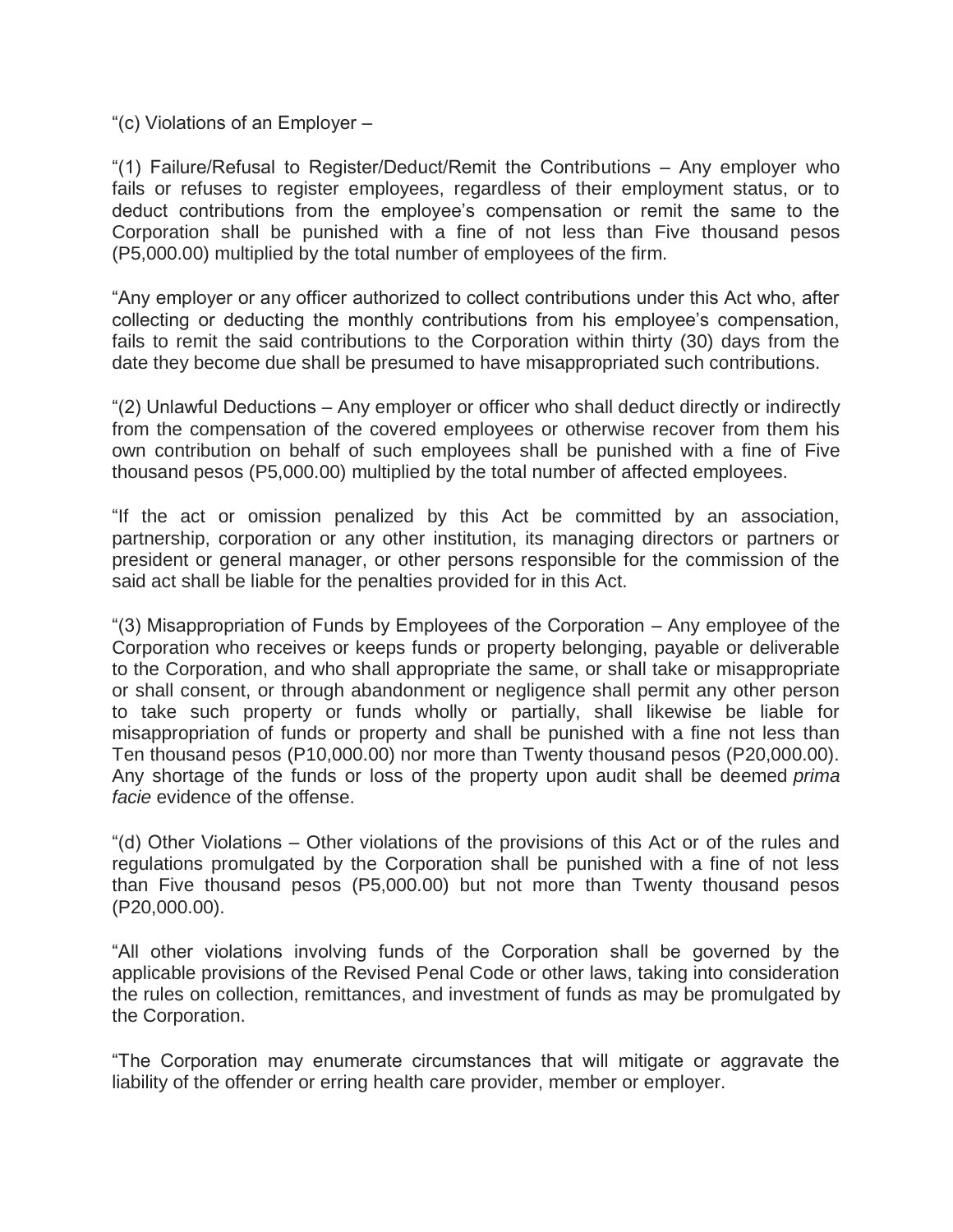"Despite the cessation of operation by a health care provider or termination of practice of an independent health care professional while the complaint is being heard, the proceeding against them shall continue until the resolution of the case.

"The dispositive part of the decision requiring payment of fines, reimbursement of paid claim or denial of payment shall be immediately executory."

SEC. 30. A new Section 56 is hereby added to read as follows and the numbering of the succeeding sections are adjusted accordingly:

"SEC. 56. *Requisites for Issuance or Renewal of License or Permits.* – Notwithstanding any law to the contrary, all government agencies issuing professional or business license or permit, shall require all applicants to submit certificate or proof of payment of PhilHealth premium contributions, prior to the issuance or renewal of such license or permit."

SEC. 31. Section 54 of the same Act is hereby further amended to read as follows:

"SEC. 54. *Oversight Provision.* – There is hereby created a Joint Congressional Oversight Committee to conduct a regular review of the NHIP which shall entail a systematic evaluation of the Program's performance, impact or accomplishments with respect to its objectives or goals. The Oversight Committee shall be composed of five (5) members from the Senate and five (5) members from the House of Representatives to be appointed by the Senate President and the Speaker of the House of Representatives, respectively. The Oversight Committee shall be jointly chaired by the Chairpersons of the Senate Committee on Health and Demography and the House of Representatives Committee on Health.

"The National Economic and Development Authority, in coordination with the National Statistics Office and the National Institutes of Health of the University of the Philippines shall undertake studies to validate the accomplishments of the Program. Such validation studies shall include an assessment of the enrollees' satisfaction of the benefit package and services provided by the Corporation. These validation studies, as well as an annual report, on the performance of the Corporation shall be submitted to the Congressional Oversight Committee.

The Corporation shall annually transfer 0.001% of its income in the previous year for the purpose of conducting these studies.

SEC. 32. Section 49 of the same Act is hereby amended to read as follows:

"SEC. 49. *Implementing Rules and Regulations.* – Within sixty (60) days from the effectivity of this Act, the Corporation, in coordination with the DOH, shall issue the necessary rules and regulations for its effective implementation."